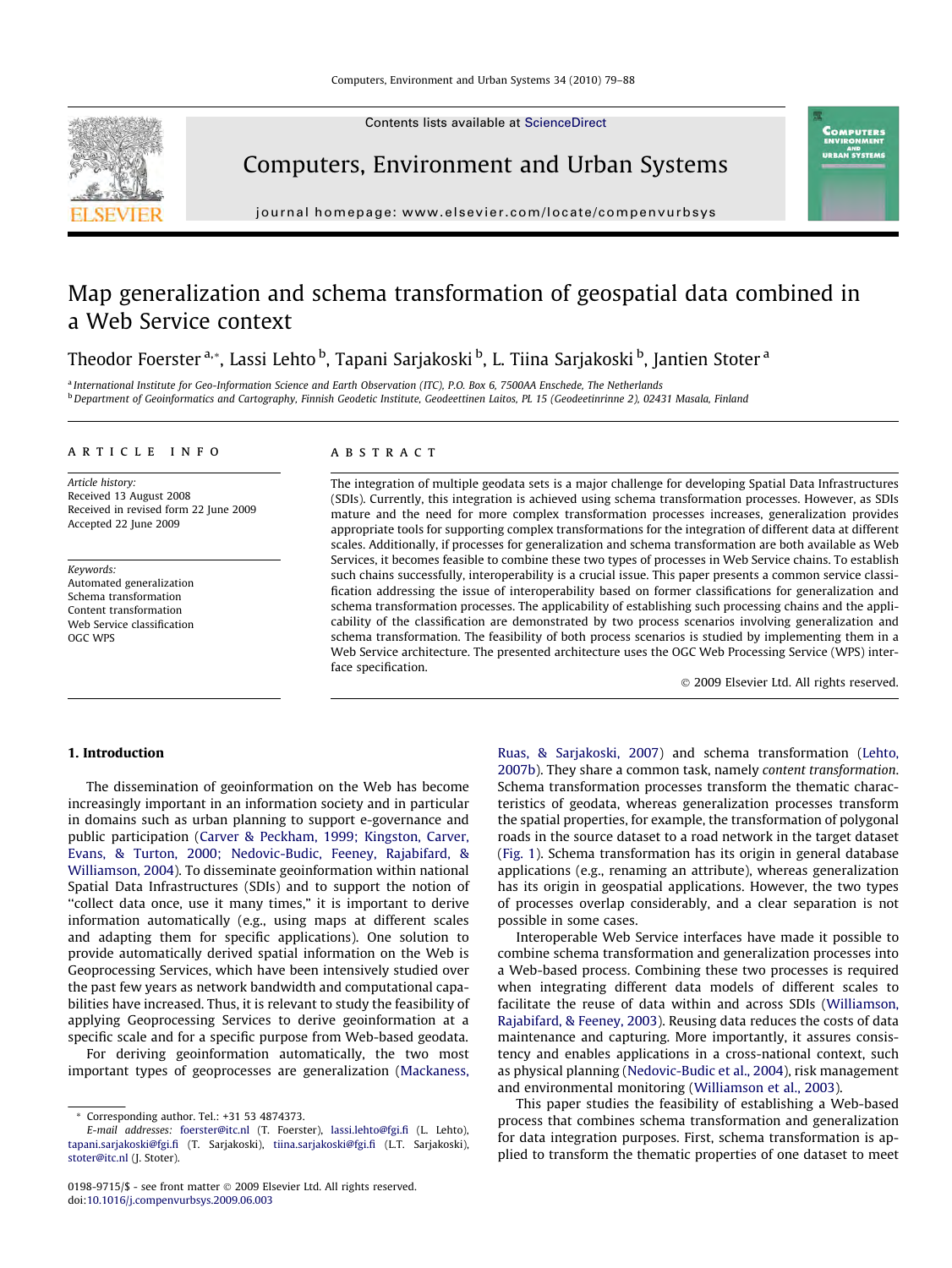<span id="page-1-0"></span>

Fig. 1. Generalization and schema transformation combined as a content transformation process.

the thematic properties of the other dataset. Second, the spatial properties are transformed according to the requirements of the target dataset.

To establish such a content transformation process on the Web, we propose a Content Transformation Service. For this service, we introduce a Web Service taxonomy that classifies services according to two criteria: service granularity and service functionality. Service granularity indicates the level of complexity of the exposed process, i.e., whether the process is implemented through a single service or is composed of a set of fine-grained services [\(Haesen,](#page-8-0) [Snoeck, Lemahieu, & Poelmans, 2008\)](#page-8-0). Service functionality refers to the type of transformation (schema transformation or generalization). This classification is suggested to improve the semantic interoperability of such Web-based processes. Based on this classification, some design guidelines are given for selecting input parameters for the process interfaces.

To prove the feasibility of combining generalization and schema transformation in a Web Services environment, this research applies the proposed approach to a case study. In this case study, a building dataset of the municipality of Helsinki is transformed according to the data model of the Finnish national SDI. The transformation is realized in two alternative implementations and involves both transforming the spatial properties (i.e., generalization) and transforming the thematic properties (i.e., schema transformation).

The presented processes are deployed using the OGC Web Processing Service (WPS, ([OGC, 2007\)](#page-9-0)) that is OGC's interface specification for Geoprocessing Services. The specification has been used in several research projects, for instance, in the context of chaining geoprocesses [\(Schaeffer & Foerster, 2008\)](#page-9-0) and processing large volumes of geodata on theWeb [\(Granell, Diaz, & Gould, 2007](#page-8-0)). TheWPS interface specification also plays an important role in SDI development by providing derived geoinformation on the Web in a standardized way. This has been demonstrated by projects related to, for example, water resource management and fire risk assessment [\(Diaz, Costa,](#page-8-0) [Granell, & Gould, 2007; Friis-Christensen et al., 2006\)](#page-8-0).

The implementation of the process scenario described in this research is based on the GeoServer application server [\(GeoServer,](#page-9-0) [2008\)](#page-9-0) and the  $52^{\circ}$ North WPS framework ([North Geoprocessing](#page-9-0) [Community, 2007\)](#page-9-0).

The following section is an introduction to Geoprocessing Services, specifically in the context of Generalization and Schema Transformation Services. Section [3](#page-4-0) discusses the conceptual links between the two types of processes and introduces the classification. Section [4](#page-5-0) describes a case study in which both types of services are combined to perform a common task of content transformation. Additionally, the architecture to implement the case study is presented. The paper ends with conclusions and an outlook for further research.

# 2. Introduction to Geoprocessing Services

This section introduces the basic idea of Geoprocessing Services and related concepts. As Geoprocessing Services are a type of Web Service, this section starts with an introduction about Web Services and their capabilities, as well as the current obstacles to their use. This is followed by a review of related work on Web Generalization Services and Schema Transformation Services. Finally, this section will describe the conceptual relationship between those two types of services.

## 2.1. Review of Web Services

Web Services connect readily available software components on the Web in a loosely coupled way ([Alonso, Casati, Kuno, & Machi](#page-8-0)[raju, 2004\)](#page-8-0). This enables different applications to reuse these Webenabled software components. Moreover, as Web Services communicate with platform-independent protocols, they can be reused by any application written in any programming language and/or running on any operating system. Overall, a Web Service can be defined as a software component that provides functionality through a Web-accessible interface in a programming languageand platform-independent manner ([Vaughan-Nichols, 2002\)](#page-9-0). The Web Services interface is described in a computer-understandable way, which is a fundamental requirement for ensuring interoperability.

For Web Services to interact with each other, they have to be interoperable. The task of establishing interoperability between Web Services is a challenge, as they are connected in a loosely coupled way; that is, the service interaction is established during runtime and the services do not know each other in advance. The ISO standard 19119 ''Geographic Information – Services" identifies two levels of interoperability for Web Services [\(ISO/TC 211, 2005\)](#page-8-0):

- Syntactical the Web Services use the same structure and input/ output format for the information
- Semantic the Web Services communicate based on an agreed meaning of the message parameters.

Interoperability is also crucial to enable sequencing of multiple Web Service instances, that is, combining different Web Services to achieve a designated goal. This sequencing of services is called Web Service chaining. In the context of Web Service chaining, three types of user interaction have been classified [\(Alameh, 2003\)](#page-8-0):

- Transparent: involves full user interaction and requires prior knowledge of the user about the service and the context of the application. This is the simplest method of Web Service interaction.
- Translucent: the user is aware of interaction within a Web Service chain, but cannot alter the order.
- Opaque: the chain of services is presented to the user as one service, thus the user is not aware of the chain. The chain is static and preconfigured by the service provider.

The Open Geospatial Consortium (OGC) [\(OGC, 1994](#page-9-0)) specifies Web Service interfaces suitable for geospatial applications. These Web Services are mostly referred to as Geospatial Web Services ([Di, Zhao, Yang, Yu, & Yue, 2005\)](#page-8-0). The specifications of Geospatial Web Services mainly provide syntactical interoperability, as they are concerned with the encoding of the input parameters, but not with their semantics. However, full interoperability, i.e., also addressing interoperability at the semantic level, is still a subject for research and relates to the development of the Geospatial Semantic Web ([Bishr, 2006](#page-8-0)). A promising approach to enabling the semantic interoperability of Geoprocessing Services is the use of ontologies and semantic service classifications, as introduced by [Lemmens \(2006\) and Lutz \(2007\).](#page-8-0)

In the context of Geoprocessing Services, the OGC has standardized the WPS interface [\(OGC, 2007\)](#page-9-0). It describes a simple way to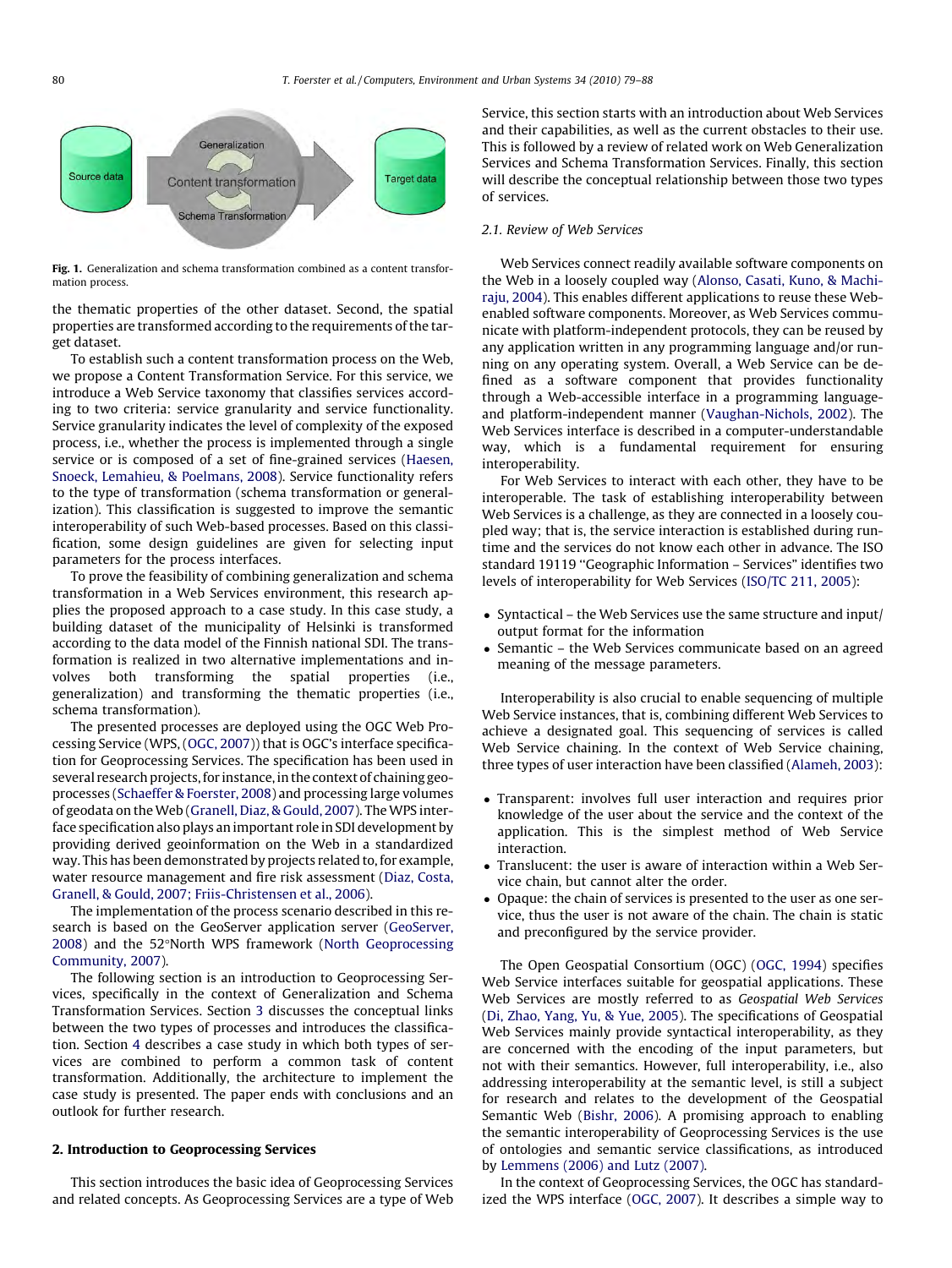Web-enable processes using Web Service technology. The service interface provides a straightforward communication pattern involving three operations: GetCapabilities to retrieve service metadata, DescribeProcess to request process metadata and Execute to perform a specific process. In particular, the WPS service interface is more comprehensive than other Web Service standards [\(Gotts](#page-8-0)[chalk, Graham, Kreger, & Snell, 2002\)](#page-8-0), as it already describes a specific means to encode process parameters and specifies basic communication patterns. Lately, [Brauner, Foerster, Schaeffer, and](#page-8-0) [Baranski \(2009\)](#page-8-0) proposed a research agenda for Geoprocessing Services, which addresses performance, semantic descriptions and service orchestration as the most important issues.

Currently, there is no OGC specification for service chaining. However, [Schaeffer and Foerster \(2008\)](#page-9-0) present an approach for chaining OGC Web Services that applies the common IT standard for service chaining, called the Business Process Execution Language (BPEL).

There is a lot of discussion about Web Services in general. Their communication protocol is seen as storage-intensive and requires a high level of processing performance. Additionally, there is the trade-off between shipping the execution code to the client and shipping the data to the service. This trade-off results from the huge data volume that might be required to be sent to the Web Service. Nevertheless, Web Services are currently the default approach for providing information on the Web for any type of application, and they represent a promising means for building future applications on the Web [\(Yu, Liu, Bouguettaya, & Medjahed,](#page-9-0) [2008](#page-9-0)), due to their high potential of maintenance and software reuse. A Web Service needs to be updated and maintained only once. This becomes more relevant with the increasing number of client applications that use network-based functionality. Due to the centralized but loosely coupled nature, Web Services can provide upto-date information that can be integrated by many applications, such as risk management [\(Annoni et al., 2005\)](#page-8-0).

## 2.2. Review of Web Generalization Services

Generalization can be defined as the transformation of spatial data from a source model to a target model in relation to the level of detail or scale [\(Weibel & Dutton, 1999](#page-9-0)). The concept of ''level of detail" is closely related to the granularity of the data content. From a cartographic perspective, the counterpart of the level of detail is the scale. However, ''scale" describes a slightly different concept, as it is not only used to describe the reduction of detail (i.e., caused by zooming out), but also addresses the maximization of information regarding the application (e.g., by emphasizing specific aspects of the map).

The concept of a Web Generalization Service has been introduced by [Edwardes et al. \(2003\).](#page-8-0) They described the desire of the research community to develop an interoperable common research platform by means of Web Services. This platform was intended to facilitate the reuse and exchange of generalization knowledge (i.e., generalization algorithms) within the generalization research community. Later on, [Sarjakoski et al. \(2005\) and Edwardes, Burghardt,](#page-9-0) [and Neun \(2005\)](#page-9-0) extended this idea to provide generalization functionality on the Web, either as an atomic or a complex process or even as an all-encompassing generalization process.

[Edwardes et al. \(2005\)](#page-8-0) introduced a classification of Generalization Services according to the service granularity to improve interoperability of Web Generalization Services (Fig. 2). To each class of service a service interface and a Graphical User Interface (GUI) has been attached to indicate the possible interaction modes (i.e., computer-to-computer interaction or human-to-computer interaction). At the bottom level of the classification are the simple generalization support services that provide basic functionality for enriching the data with structures needed by the gener-



Fig. 2. Web Generalization Service classification originally adopted from [Edwardes](#page-8-0) [et al. \(2005\)](#page-8-0) and adjusted according to [Foerster, Stoter, and Lemmens, \(2007\).](#page-8-0)

alization process (such as triangulation). The next level is the generalization operator service. The operator service is in line with the concept of the generalization operator, derived from the first experiments with automated generalization ([McMaster & Shea,](#page-9-0) [1992\)](#page-9-0). Both the operator service and the support service are used by the compound generalization service that drives the generalization process and automatically evaluates the results. Initially, the compound generalization service only had a GUI attached. [Foer](#page-8-0)[ster, Stoter, and Lemmens \(2007\)](#page-8-0) suggested extending it with an additional service interface to allow more flexible communication patterns (e.g., the operator service may call a compound service).

A common classification of generalization operators is important for interoperability between Web Generalization Services. Operators encapsulate atomic generalization functionality and provide an abstract concept representing the generalization algorithms that implement such an operator. Although there are several proposals for classifying generalization operators ([Bader](#page-8-0) [et al., 1999; Foerster, Stoter, & Kobben, 2007; McMaster & Shea,](#page-8-0) [1992\)](#page-8-0), no classification is available that defines all available operators unambiguously. [Foerster, Morales, and Stoter \(2008\)](#page-8-0) presented the first attempt to formalize a classification of generalization operators (proposed in [Foerster, Stoter, & Kobben,](#page-8-0) [2007](#page-8-0)) using the Object Constraint Language [\(Warmer & Kleppe,](#page-9-0) [2003](#page-9-0)).

Various frameworks for Web Service-based generalization have been developed [\(Bergenheim, Sarjakoski, & Sarjakoski,](#page-8-0) [2009; Foerster & Stoter, 2006; Neun & Burghardt, 2005\)](#page-8-0). [Burg](#page-8-0)[hardt, Neun, and Weibel \(2005\)](#page-8-0) presented an overview of the evolution of Web Generalization Services. Since then, specification programs of the OGC and the research community have drawn more attention to Generalization Services, especially on operator services ([Foerster, Stoter, Koebben, & Oosterom, 2007;](#page-8-0) [Neun, 2007; Neun, Burghardt, & Weibel, 2008\)](#page-8-0). [Burghardt and](#page-8-0) [Neun \(2006\)](#page-8-0) presented an example of automated service chaining. [Foerster, Stoter, and Lemmens \(2008\)](#page-8-0) also presented a Web Service architecture, which utilizes multiple Generalization Services to provide customized base maps on the Web. [Foerster,](#page-8-0) [Stoter, and Lemmens \(2007\)](#page-8-0) provided a recent overview of previous research on Web Generalization Service.

Web Generalization Services are primarily used for a single remotely performed operation, not as chained operations to perform complex generalization involving multiple services. Automated sequencing of generalization functionality on the Web is not yet possible, because service interfaces do not support semantic interoperability. Currently the configuration of the generalization processes always requires human reasoning, because the semantic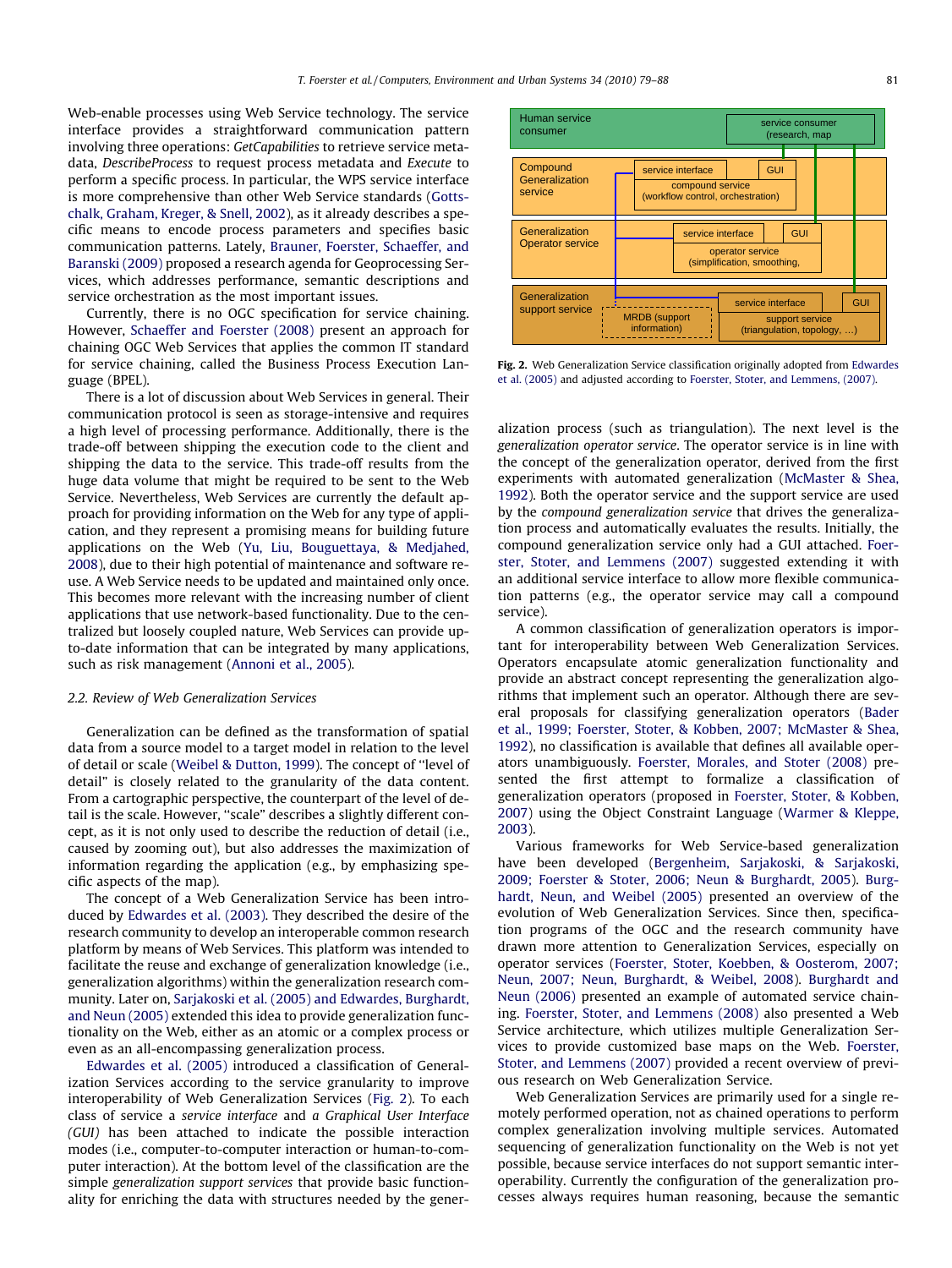<span id="page-3-0"></span>aspects of the description of the generalization algorithms are available only as readable text. Therefore, a working group, consisting of research institutes, national mapping agencies and software vendors, was recently established to specify designated data types and generalization operators using the WPS interface specification ([Foerster, Burghardt, et al., 2008\)](#page-8-0). In the future, the results of this working group are to be applied to different use cases of automated generalization to demonstrate the advantages of the developed framework.

## 2.3. Review of schema transformation services

The term schema transformation refers to the process that transforms data from one source schema into another target schema. The most typical application for a schema transformation is to provide data in an externally defined schema (e.g., at the European level) from a source dataset stored in a local schema (e.g., at the national level). A schema transformation can be divided into two main phases: defining the transformation (configuration) and performing it (runtime).

The OGC has investigated the concept of a Translating Web Feature Service in its interoperability program, the Critical Infrastructure Protection Initiative [Critical Infrastructure Protection](#page-9-0) [Initiative, 2002,](#page-9-0) within the context of the Transportation Pilot of the US national Geospatial One Stop initiative ([US, 2009\)](#page-9-0). The service developed for this application delivers transportation-related data from two heterogeneous sources, transformed into the common application schema by two real-time schema transformation processes. The designed processes are defined by style-sheet documents ([W3C, 1999\)](#page-9-0).

An approach for defining schema mapping at the conceptual level was presented by [Donaubauer, Fichtinger, Schilcher, and Straub](#page-8-0) [\(2006\),](#page-8-0) who later discussed how to implement this functionality in the context of OGC-compliant Web Services ([Donaubauer, Straub,](#page-8-0) [& Schilcher, 2007](#page-8-0)). The approach relies on model descriptions for the source and target conceptual schemas and schema mapping instructions. The actual schema transformation is implemented as an extension of the Web Feature Service (WFS) interface definition. The user is able to choose among the source schemas available in this specific type of WFS and can ask for a schema transformation to be registered in the service by indicating the desired target schema and the corresponding schema mapping. The result is a new WFS instance delivering data in the requested target schema. The schema mapping language used in the research is described in detail by [Staub, Gnaegi, and Morf \(2008\).](#page-9-0)

The interoperability project ORCHESTRA funded by the European Commission has identified ''schema mapping service" as a service type in its reference architecture [\(Lutz, 2006](#page-8-0)). The specification distinguishes between two related interfaces: the Schema Mapping Interface and the Schema Mapping Repository Interface. The Schema Mapping Repository Interface is used to manage (create, delete, get, and set) the schema mappings in the service. The Schema Mapping Interface enables schema transformations to be performed at the data instance level.

[Lehto \(2007a\)](#page-8-0) proposed an approach for schema transformation using style-sheet documents ([W3C, 1999\)](#page-9-0). He also provided a general discussion on schema transformation as a Web Service. According to the study, schema transformation can be regarded as a service that exposes a data access interface, tightly integrated with the actual data source providing geospatial content in its original schema. In this approach schema transformation shields the original data source from the calling application and must thus support a two-way processing model, as both the query and the resulting dataset must be translated. In another approach the Schema Transformation Service is seen as a link in a chain of individual services. In this case the interface of a Schema Transformation Service can be seen as a type of data processing interface that can be freely connected with a desired data source. The WPS interface specification is seen as a possible standard for the proposed Schema Transformation Service ([Lehto,](#page-8-0) [2007a\)](#page-8-0). Lehto also introduced an operator classification for schema transformation. This classification is considered essential for enabling meaningful schema transformation processes on the Web.

## 2.4. Relationship between generalization and schema transformation

Since both generalization and schema transformation transform the content of spatial data, they are highly related. Generalization changes one dataset into another smaller scale dataset to meet cartographic, geometrical and topological criteria. Generalization is achieved primarily by simplifying or aggregating objects, but also by changing their type of geometry ([Weibel & Dutton, 1999](#page-9-0)). Schema transformation also changes the data from a source to a target model, but does not decrease the level of detail (or scale). It changes the context of the data by, for instance, converting the data to another coordinate system or by renaming specific thematic attributes to meet the requirements of the target model.

As there is no formalization available for the concept ''level of detail," schema transformation and generalization have a certain overlap. This becomes clear when comparing the generalization operators described in [Foerster, Stoter, and Kobben \(2007\)](#page-8-0) and the schema transformation operators in [Lehto \(2007a\).](#page-8-0) Some operators in the classifications appear to be the same (e.g., aggregation), but perform their function on different aspects of the data. Schema transformation operators address the transformation of thematic aspects only, whereas generalization operators address the transformation of spatial aspects of the data. For instance, the aggregation operator of schema transformation is the same operator as in generalization. Both aggregate certain aspects of data, but in the context of schema transformation the aggregation operator merges thematic attributes of the features, whereas, in generalization, the aggregation operator merges a set of geometries to a new single geometry.

Nevertheless, the transformation of spatial data content requires both changing the level of detail and changing the thematic context. The graph in Fig. 3 describes the concept space for content transformation processes. On the one axis the transformation regarding scale (or level of detail) is indicated, on the other axis the transformation of the context. The graph shows the relationship between schema transformation and generalization for a specific content transformation process.

In the remainder of this paper we use ''content transformation" for the process that changes the data content by applying schema transformation and generalization in one process.



Fig. 3. The concept space for content transformation processes.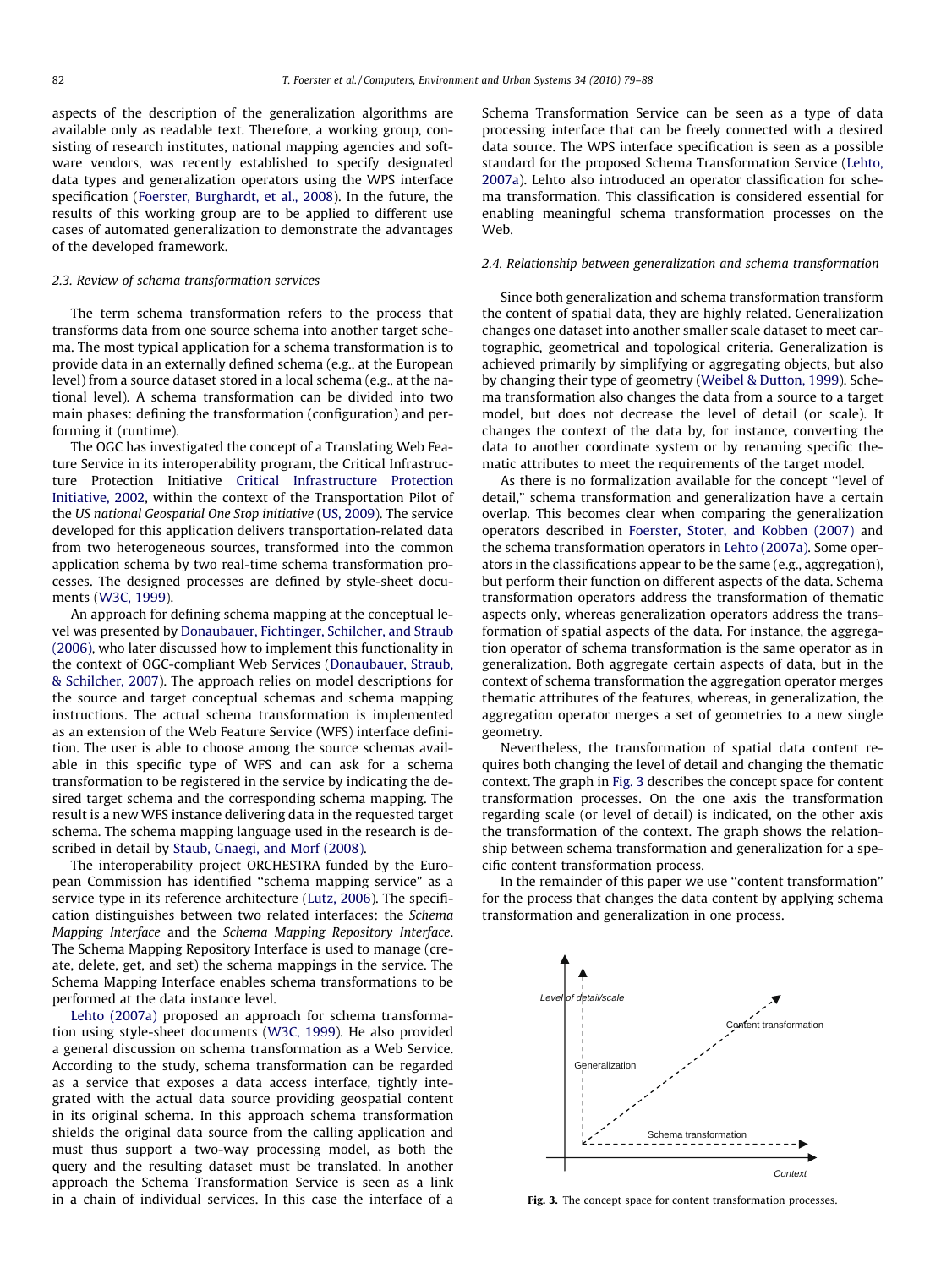## <span id="page-4-0"></span>3. Content transformation on the Web

This section presents a concept for Web-based content transformation process. The concept of Web Services and Web Service chains is based on a classification of Content Transformation Services that reflects the conceptual relationship between Generalization Services and Schema Transformation Services. The classification is introduced in Section 3.1. Based on the classification, it is possible to enhance Web Service interoperability for content transformation process scenarios. As Web Service chaining is still a semi-automatic process involving human expert knowledge, Section [3.2](#page-5-0) presents guidelines for the design of content transformation processes.

## 3.1. Classification of content transformation services

Classifications of Web Services are meant to enhance interoperable and meaningful Web Service interaction. Web Services can be classified according to their functionality, as in the broad classification of ISO 19119 [\(ISO, 2005](#page-8-0)). The ISO classification might be too general for a content transformation process scenario, thus we propose a more detailed classification for Web Generalization Services and Schema Transformation Services. In our proposal services are classified with respect to their functionality (Fig. 4) and their granularity. This enables the interoperability on a concrete level (operator level) resulting in meaningful chaining of, for instance, operator services.

The UML class diagram in Fig. 4 classifies Web Generalization Services and Schema Transformation services based on their functionality. Schema Transformation Services and Generalization Services are both Geoprocessing Services. Generalization Services can be divided into Model Generalization Services and Cartographic Generalization Services, according to the model originally presented by [Gruenreich \(1992\)](#page-8-0). However, as discussed in Section [2.4](#page-3-0), the separation between model generalization and schema transformation is not strict, due to the missing formalization of the level of detail concept. Additionally, the operators for model generalization and schema transformation have overlap. Therefore

#### Table 1

Classification matrix for content transformation services.

|               |                        | Granularity        |                     |
|---------------|------------------------|--------------------|---------------------|
|               |                        | ompound<br>Service | Operator<br>Service |
| Functionality | Model Generalization   |                    |                     |
|               | Service                |                    |                     |
|               | Cartographic           |                    |                     |
|               | Generalization Service |                    |                     |
|               | Schema                 |                    |                     |
|               | Transformation         |                    |                     |
|               | Service                |                    |                     |

we propose to classify the Model Generalization Services also as Schema Transformation Services. Thus, model generalization functionality can be modeled as a specialization of schema transformation. This reflects the case that a specific thematic attribute transformation might require spatial analysis (e.g., prior clustering or spatial selection). Also selection might be considered as model generalization as well as schema transformation. Thus, model generalization functionality can be modeled as a specialization of schema transformation. The multi-inheritance of Model Generalization Services allows the service provider to choose the most appropriate implementation, by classifying the specific service either as a Model Generalization Service or as a Schema Transformation Service.

Apart from classifying both types of services by their functionality, we classify them also by their granularity (see also [Haesen](#page-8-0) [et al., 2008\)](#page-8-0). This was previously done for Web Generalization Services by [Edwardes et al. \(2005\).](#page-8-0) Schema Transformation Services can also be divided according to their granularity into compound and operator services. Combining the two classifications leads to a matrix, presented in Table 1. According to the matrix, a service can be classified as compound or operator service depending on its granularity, but it can also be classified according to the functionality it provides: model generalization,



Fig. 4. UML model of the service classification according to their functionality.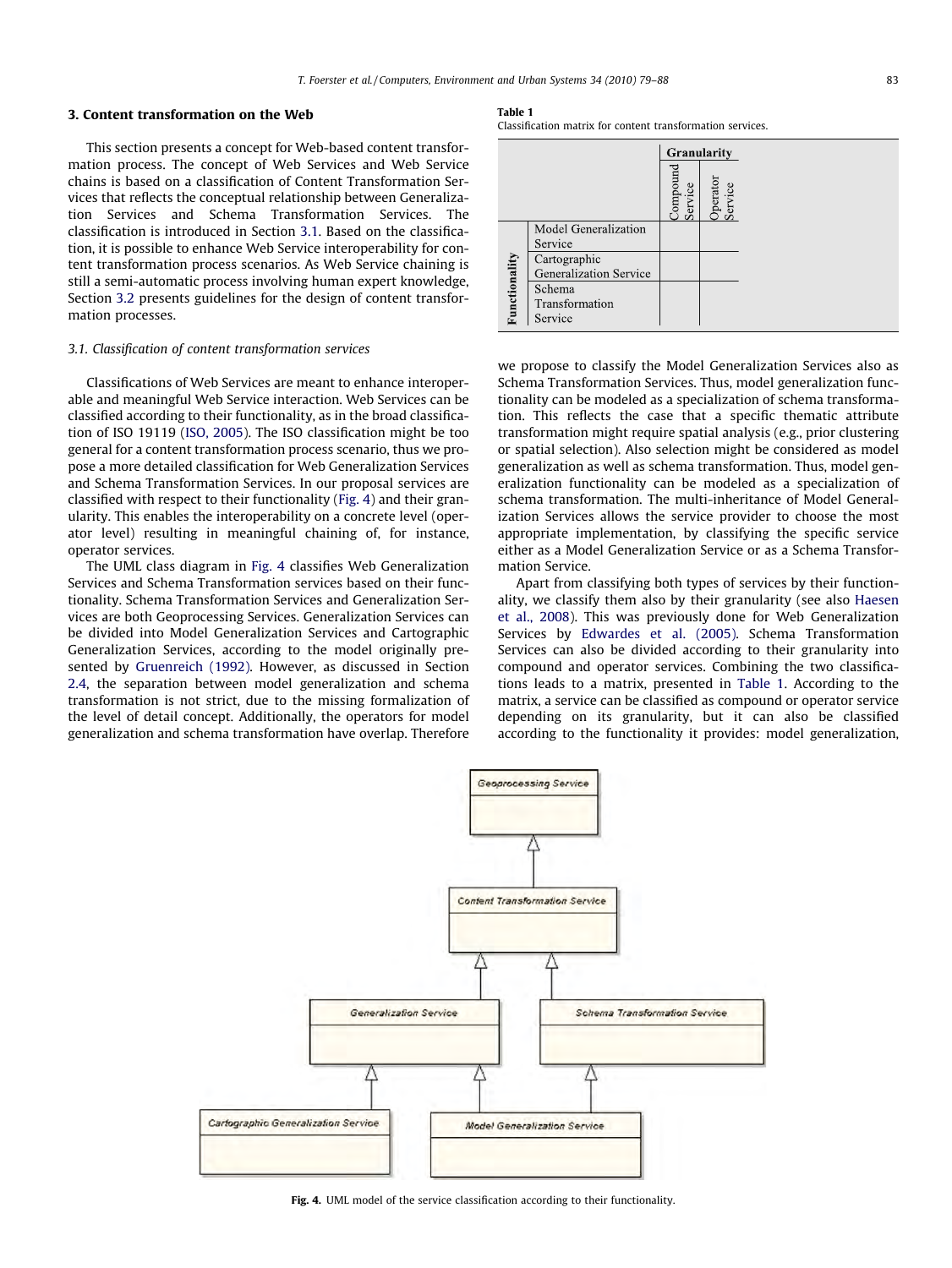<span id="page-5-0"></span>cartographic generalization and/or schema transformation. Furthermore, the operator services as proposed here might be classified in more detail by using the classifications of schema transformation operators [\(Lehto, 2007a](#page-8-0)) and generalization operators [\(Foerster, Stoter, & Kobben, 2007\)](#page-8-0) to assign more meaning to the operator service. For example, an operator service providing ''collapse" functionality might be published in a more meaningful way through the additional classification of generalization operators. Thus, a Web Service providing collapse functionality might be described as an operator service (granularity) and as a model generalization service (functionality) and in more detail as a Web Service providing an operator according to the operator classifications of [Foerster, Stoter, and Kobben \(2007\)](#page-8-0).

The following subsection presents guidelines to link Generalization Services and Schema Transformation Services, aiming at reusability and cost efficiency. These guidelines may offer support a complex process scenario for content transformation based on a sequence of Web Services for both schema transformation and generalization.

# 3.2. Guidelines for designing content transformation processes

One key aspect when designing geoprocessing chains is deciding how much knowledge is required at each node of the geoprocessing chain for optimum performance. Much unnecessary knowledge at each node increases the complexity of geoprocessing chains and must therefore be avoided.

To avoid high complexity we suggest a modular design, which prevents redundant knowledge and aims at reusability. When looking at the Generalization Services and Schema Transformation Services as well as at their granularity, the most suitable entry point to call the other service (in our case, from schema transformation to generalization) is the compound service. This type of service is able to trigger other fine-grained services. It contains the knowledge to perform the process by using other services and can be reused in multiple service chains. The design of such compound services should always follow the principle of separation of concerns, which describes the encapsulation of knowledge in modules (i.e., services) and improves their reuse in other service chains ([Parnas, 1979](#page-9-0)).

Besides the proposal to follow the separation of concerns by encapsulating specific knowledge as compound services, it may increase the interoperability of Content Transformation Services to specify specific parameters for a specific type of content transformation process. However, this is an exhaustive task and a complete list of parameters may not exist, so we can only give some consideration to specific parameters. The type of parameter for generalization services relates mostly to the type of generalization operator (model or cartographic). Thus, we suggest using features (as defined in the ISO 19109 ([ISO/TC 211, 2003](#page-8-0))) for interface parameters related to model generalization and cartographic features (as defined in OGC Go-1 Application objects) for interface

parameters related to cartographic generalization. Cartographic features are those that have symbolization attached for visual representation. Symbolization is an important aspect for cartographic generalization, as this describes the representation of the final object on the map. The separation of interface parameters for model generalization and for cartographic generalization has been successfully applied in [Foerster, Stoter, and Kobben \(2007\) and](#page-8-0) [Foerster, Stoter, et al. \(2008\)](#page-8-0) for describing the different types of generalization operators.

A last design guideline for Content Transformation Services is to distinguish between level of detail as a parameter for model generalization and a set of cartographic constraints as a parameter for cartographic generalization. For these parameters a formalized concept would be required, which does not exist ([Sarjakoski,](#page-9-0) [2007\)](#page-9-0).

## 3.3. Implementation of Web-based content transformation processes

To show the benefits of combining generalization and schema transformation in a Web-based process and to illustrate the guidelines, we used a case study. The case study transforms a building dataset of the municipality of Helsinki according to a data model deployed in the national Finnish SDI to use it in an application compliant with the Finnish SDI. To learn more about the implementations of content transformation processes, we implemented two process scenarios for the case study.

# 4. The case study

The transformation includes attribute renaming, coordinate transformation, selection of a subset of buildings based on minimum area and collapsing their geometry type from a polygon to



Fig. 6. An example map depicting Helsinki building polygons as source data and the symbolized process result (selected and collapsed building geometries).



Fig. 5. Processing steps of the content transformation process applied in the presented case study.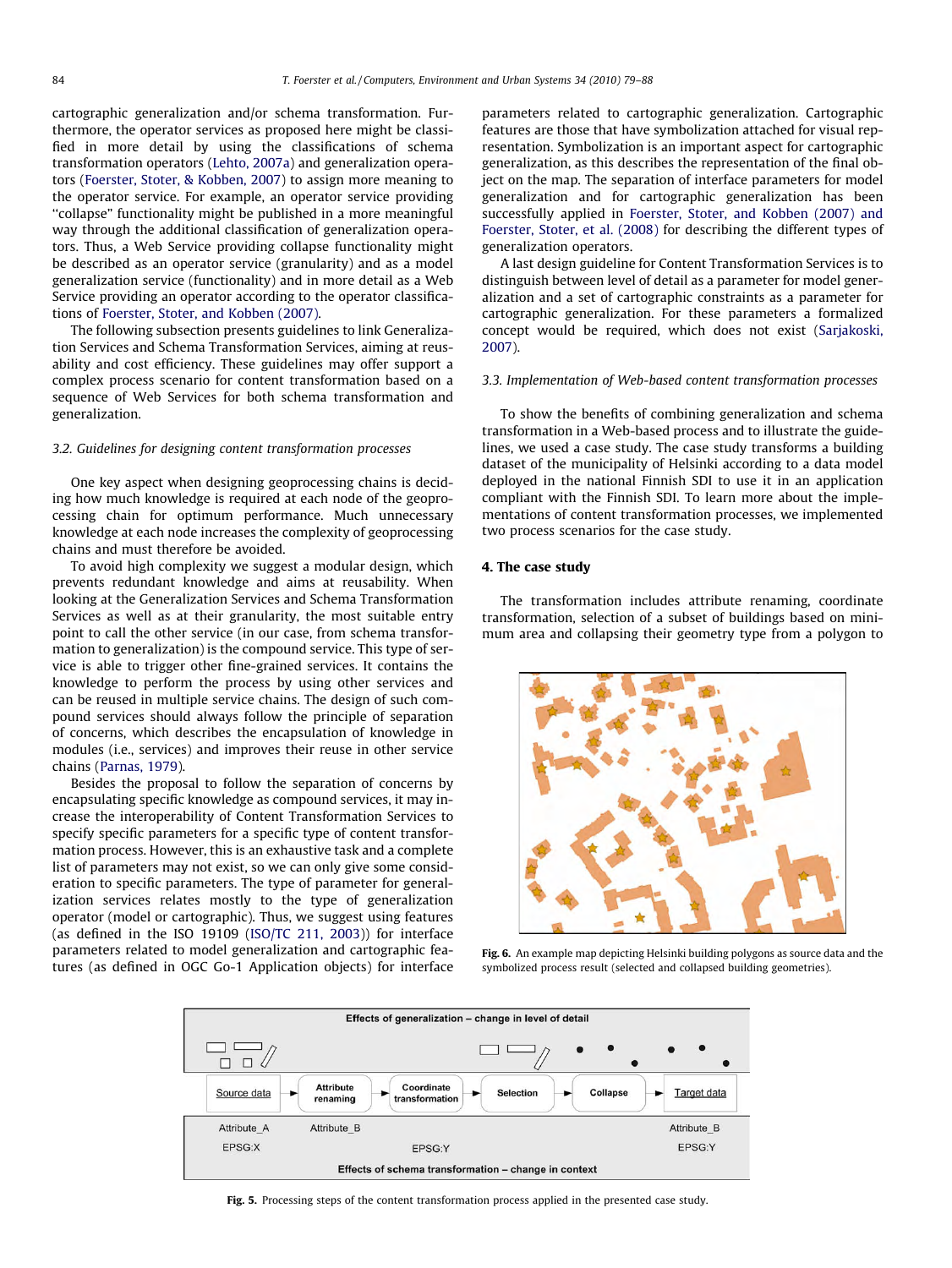<span id="page-6-0"></span>a point. This transformation process is depicted in [Fig. 5.](#page-5-0) The original data and the result of the content transformation process are shown in [Fig. 6.](#page-5-0) The schema transformation addresses attribute renaming and coordinate transformation. For the generalization, first the buildings, which exceed a specific area size, are selected. Second, the collapse operator is applied on the selected buildings and returns the geometric center of each polygon. In a later stage, the generalization process might be further developed to offer a more sophisticated collapse algorithm, such as described in [Li](#page-8-0) [\(2006\)](#page-8-0).

## 4.1. The two implemented process scenarios

We implemented the case study in two alternative process scenarios using different Web Service instances to study how the generalization process can be combined with a schema transformation process (Fig. 7).

Process scenario I performs the generalization process within a dedicated compound Generalization Service. In this process scenario, the Schema Transformation Service is designed for a pure thematic processing task. The detailed knowledge related to the spatial processing of the input features is supposed to reside within the remote Model Generalization Service. This Model Generalization Service is designed as a compound Generalization Service that calls the Generalization Operator Services one after another. The Model Generalization Service is called with a level of detail parameter, as suggested in Section [3.2](#page-5-0). As there is no concept available for the formalization of level of detail, we represent this parameter by using the source and target data model plus some additional transformation information (i.e., the value of the area threshold for the select by area operator). Based on the input parameters the compound generalization service decides which services have to be called and which parameter values have to be chosen.

Process scenario II incorporates the necessary generalization knowledge within the Schema Transformation Service to configure generalization functionality. The Schema Transformation Service detects a need for generalization from the respective schema mapping definition. The service then determines the generalization operators required for the schema transformation and subsequently calls the generalization operator services (select, collapse). It is important to note that the Schema Transformation Service would request the same generalization operator service instances as the compound service in process scenario I.

Both process scenarios use the concepts introduced in Section [3](#page-4-0) and demonstrate how interoperability can be enhanced by the application of the classification for Content Transformation Services. The strategies of the two process scenarios achieve the transformation differently, regarding the principle of separation of concerns. Process scenario I applies a compound service as an intermediate step and thereby allows separating the required knowledge of schema transformation from the knowledge for generalization. Process scenario II incorporates the expertise of the generalization process inside the schema transformation itself. Regarding the configuration of services, process scenario I results in services that provide distinct functions and thereby increase the possible reuse of each service while lowering the complexity of the overall service chain. Thus, process scenario I is regarded as the more favorable one.

## 4.2. The implemented architecture

The architecture for the case study is illustrated in [Fig. 8.](#page-7-0) To compare Web Service-based geoprocessing in different organizations, the services for our implementation ran at two locations: the International Institute for Geo-Information Science and Earth Observation (ITC) and the Finnish Geodetic Institute (FGI). Both process scenarios were implemented with WPS instances using the 52°North WPS framework [\(North Geoprocessing Community,](#page-9-0) [2007](#page-9-0)) running at both locations. Additionally, we wrapped the schema transformation process (Step 2, [Fig. 8\)](#page-7-0) (Schema Transformation Service), as a Web Map Service (WMS) (based on GeoServer application server, [GeoServer, 2008\)](#page-9-0) by using a special GeoServer concept for wrapping resources called data stores. Any WPS instance can be published as a WMS by applying the concept of data stores. This provides WPS functionality through a standardized and already well-established interface (i.e., WMS), enabling a seamless integration of this new type of service into already existing client applications.



Fig. 7. Two process scenarios for the inter-service communication between a Schema Transformation and a Model Generalization service. The process scenarios reflect the classification of granularity into compound services and operator services.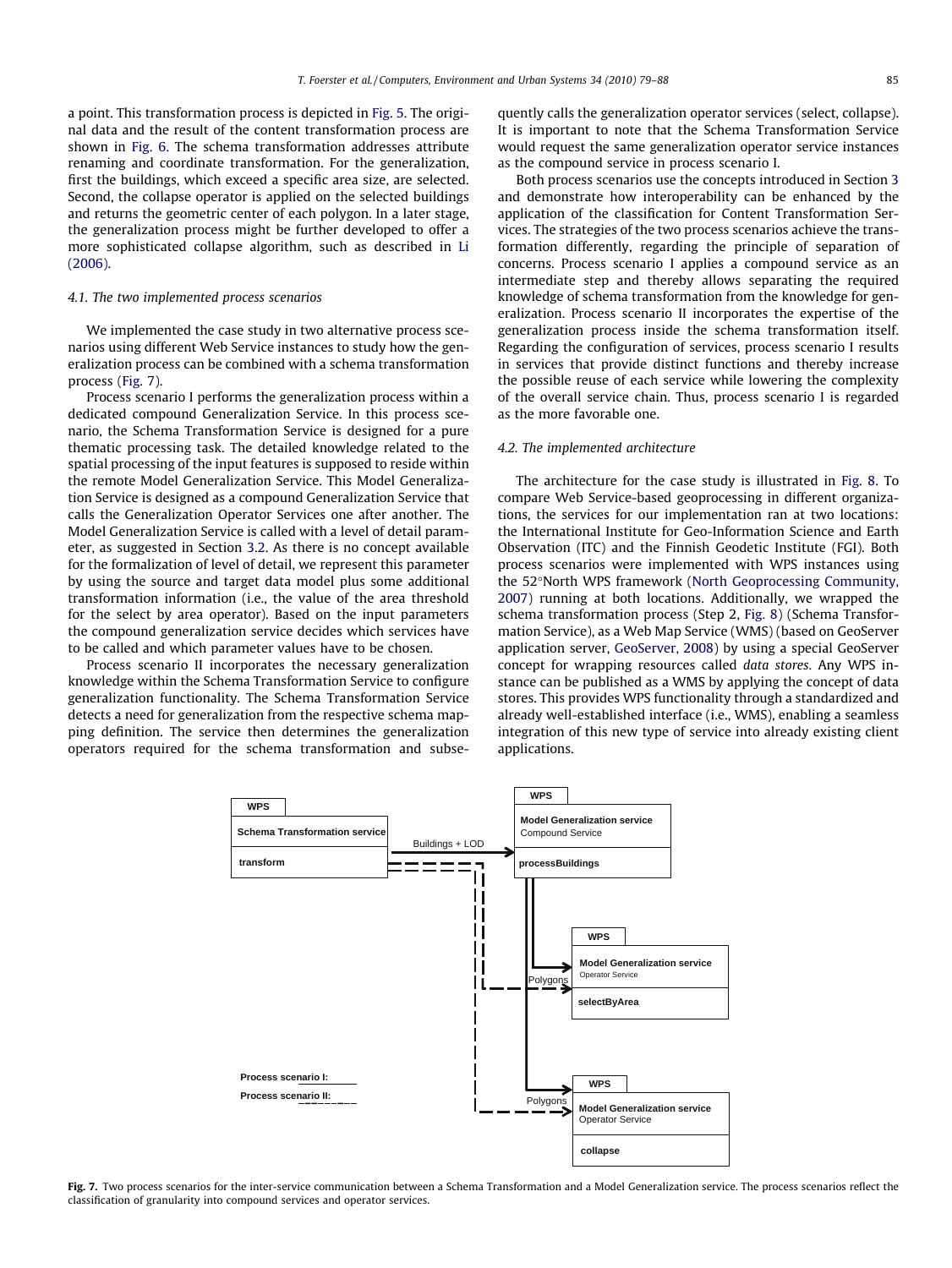<span id="page-7-0"></span>

Fig. 8. The architecture of the service chain realizing the case study for content transformation.

The process data (buildings of the city of Helsinki) are served through a WFS instance. The difference of the process scenarios is realized in Step 3 (Fig. 8). In the case of process scenario I (Section [4.2\)](#page-6-0), the Schema Transformation Service calls the model generalization process processBuildings (Step 3a) calls the generalization processes hosted at the ITC (Steps 3b and 3c). In the case of process scenario II, the FGI's Schema Transformation Service calls both generalization operator services successively (select and collapse; Steps  $3a*$  and  $3b*$ ). The WFS data are retrieved whenever required by the process workflow.

## 4.3. Discussion of the implementation

Deploying the architecture was a straightforward process. The 52°North WPS framework uses standard open source tools that provide a solid basis for developing more sophisticated processes. In general, all deployed services are based on open source solutions, such as the 52°North WPS framework and the GeoServer application server. The result of the processes (served through the WMS interface) can be visualized in the uDig desktop client ([uDig, 2009\)](#page-9-0) or in any WMS-compliant browser client. The uDig desktop client was additionally extended as a WPS client [\(Schaeffer](#page-9-0) [& Foerster, 2008](#page-9-0)) to access the different WPS instances and to configure the different process scenarios. The configured processes, which execute instructions for the WPS, were then deployed to the GeoServer application server and thereby allowed us to visualize the process results through the WMS interface. The results of the generalization process are directly visible on the retrieved map, and the results of the schema transformation process can be queried via the WMS interface operation GetFeatureInfo.

The volume of the messages sent between the services was reduced to a minimum by exchanging only the reference of the data between the different services (i.e., reference to the FGI's WFS storing Helsinki building data). This capability of passing data between client and server is described as one of the features of the WPS interface specification. This feature has two main advantages. First, most of the servers are located on faster network nodes and can thereby retrieve the data efficiently. Second, by using the reference, the server can store the data once and use it multiple times, thereby reducing the communication overhead to a minimum. However, processing data on several distributed services might require rebuilding special data structures multiple times. This is a disadvantage of most of the distributed architectures and can only be solved by encoding the data in the applicable data structure. Generally such an architecture allows processing of the most recent data and thereby provides the most up-to-date information to the application. This is a major advantage for many applications such as navigation and disaster management.

It is important to note that the compound service (process scenario I) could have been implemented using workflow scripts based, for instance, on BPEL. However, for the implementation of the process scenario this would have not made any difference, as the workflow scripts would have also been created in advance, as were the WPS instances representing the compound service.

#### 5. Discussion and conclusions

The paper demonstrates how generalization and schema transformation can be combined to implement complex content transformation processes covering both spatial and thematic transformations. By combining those two types of processes, it is possible to create transformation processes that address a change in the level of detail/scale (generalization) and a change in the context (schema transformation), making use of expert knowledge in two domains (Section [2.4\)](#page-3-0). Such complex content transformation processes are required to integrate data in the context of SDIs. However, the combination of different types of processes within a Web Service environment is still a difficult task, as the processes are not fully interoperable. Therefore, we propose a classification of Content Transformation Services (Section [3.1\)](#page-4-0).

This classification is the first attempt toward providing a comprehensive as well as an extensible approach for Content Transformation Services. The proposed classification supports identification and description of different types of functionality that can be modeled as separated Web Services. The classification may be further developed into a set of process profiles for Geoprocessing Services. Process profiles are currently seen as a possible solution to enhance semantic interoperability of Geoprocessing Services, as already discussed by [Nash \(2008\).](#page-9-0) Finally, the classification can be applied in the context of the Semantic Web using the approaches of [Lemmens](#page-8-0) (2006). The case study demonstrates that the principle of separation of concerns (Section [3.2\)](#page-5-0) should always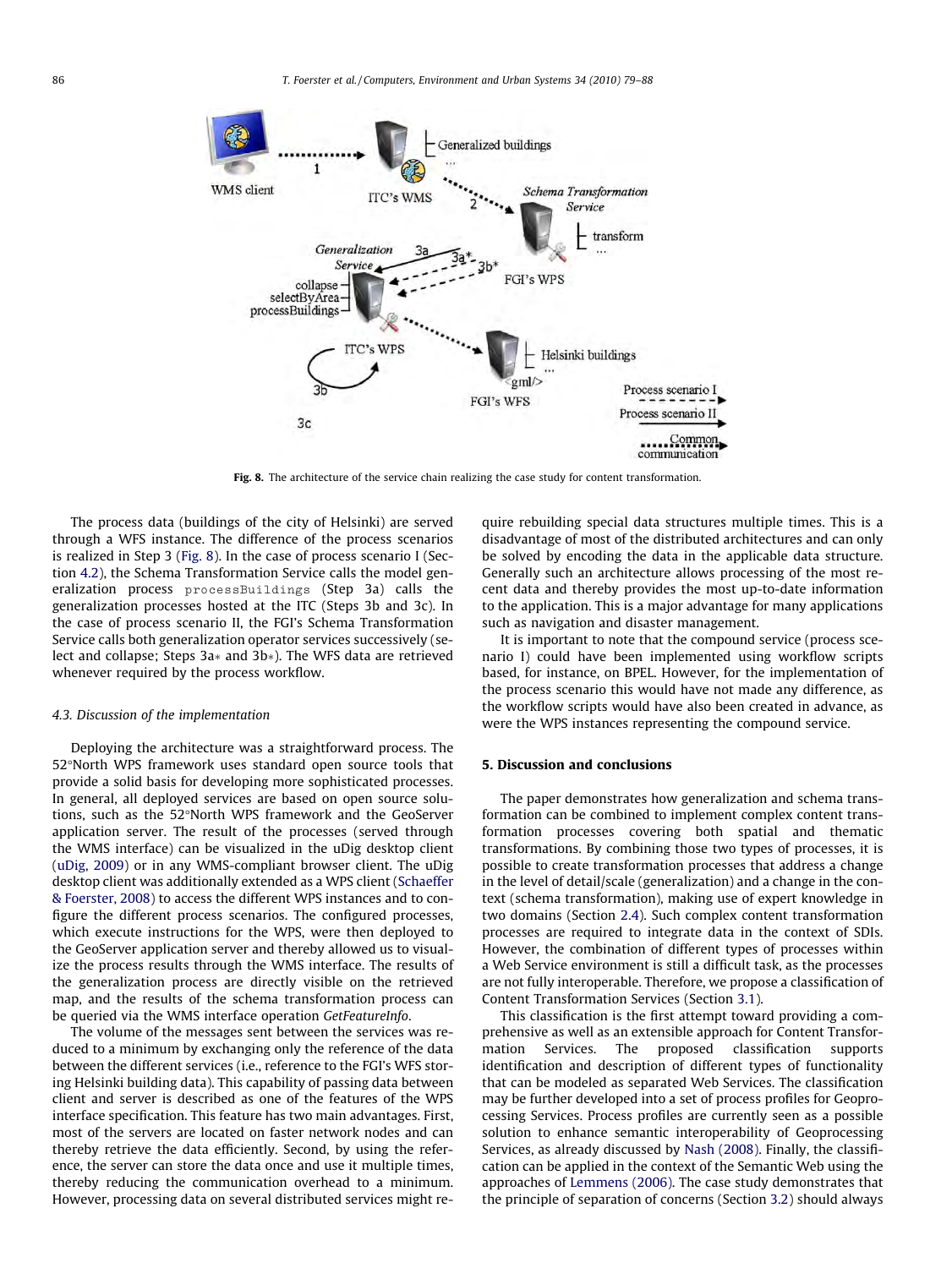<span id="page-8-0"></span>guide the design of geoprocessing chains, especially in highly modularized systems, such as in a Web Service environment. Based on this experience, we suggest that process scenario I is more suitable (Section [4.2](#page-6-0)). In addition, the prototypical implementation shows that it is possible to combine generalization and schema transformation to a content transformation process using Web Services. Additionally, it shows that the combination of different processes hosted at different organizations (FGI & ITC) can be achieved using Web Services in combination with the WPS interface specification. Practical approaches such as wrapping the content transformation process as a mapping service and passing the data via reference helped to build up a sustainable architecture. We gained more insight into the technological aspects by testing the two implemented process scenarios.

In the future, the compound services that are implemented as WPS instances might be replaced by workflow scripts, as has been proposed by [Schaeffer and Foerster \(2008\).](#page-9-0) Such workflow scripts are easier to maintain by the service providers, but have also to be specified in advance and do not support automatic discovery or integration of Web Services.

It is important to note that, although the introduced classification improves the interoperability of Web Services, it does not solve the problem of establishing appropriate generalization processes for content transformation (e.g., the implementation of the collapse operator is very simple and topological errors are currently not addressed). This remains a subject for further research, especially in the domain of cartographic generalization.

## Acknowledgements

The work described in this paper was carried out during a research visit by Theodor Foerster to the Finnish Geodetic Institute. The work has been supported by the RGI international exchange program.

#### References

- Alameh, N. (2003). Chaining geographic information web services. IEEE Internet Computing, 07, 22–29. doi[:10.1109/MIC.2003.1232514.](http://dx.doi.org/10.1109/MIC.2003.1232514)
- Alonso, G., Casati, F., Kuno, H., & Machiraju, V. (2004). Web services (1st ed.). Springer Verlag. p. 354.
- Annoni, A., Bernard, L., Douglas, J., Greenwood, J., Laiz, I., Lloyd, M., et al. (2005). Orchestra: Developing a unified open architecture for risk management applications. In P. V. Oosterom, S. Zlatanova, & E. M. Fendel (Eds.), Geoinformation for disaster management (pp. 1–17). Springer. doi:[10.1007/b139115.](http://dx.doi.org/10.1007/b139115)
- Bader, M., Barrault, M., Regnauld, N., Mustiere, S., Duchene, C., Ruas, A., et al. (1999). AGENT workpackage D2 – Selection of basic algorithms. Department of Geography, University of Zurich.
- Bergenheim, W., Sarjakoski, L. T., & Sarjakoski, T. (2009). A web processing service for GRASS GIS to provide on-line generalisation. In J. Haunert, B. Kieler, & J. Milde (Eds.), 12th AGILE international conference on geographic information science. Hannover, Germany: IKG, Leibniz University of Hanover. [<http://](http://www.ikg.uni-hannover.de/agile/fileadmin/agile/paper/126.pdf) [www.ikg.uni-hannover.de/agile/fileadmin/agile/paper/126.pdf>](http://www.ikg.uni-hannover.de/agile/fileadmin/agile/paper/126.pdf).
- Bishr, Y. (2006). Geospatial semantic web. In S. Rana & J. Sharma (Eds.), Frontiers in geographic information technology (pp. 139–154). Springer.
- Brauner, J., Foerster, T., Schaeffer, B., & Baranski, B. (2009). Towards a research agenda for geoprocessing services. In J. Haunert, B. Kieler, & J. Milde (Eds.), 12th AGILE international conference on geographic information science. Hanover, Germany: IKG, Leibniz University of Hanover. [<http://www.ikg.uni](http://www.ikg.uni-hannover.de/agile/fileadmin/agile/paper/124.pdf)[hannover.de/agile/fileadmin/agile/paper/124.pdf>.](http://www.ikg.uni-hannover.de/agile/fileadmin/agile/paper/124.pdf)
- Burghardt, D., & Neun, M. (2006). Automated sequencing of generalization services based on collaborative filtering. In M. Raubal, H. Miller, A. Frank, & M. Goodchild (Eds.), Proceedings of geographic information science, IfgiPrints, IfgiPrints (Vol. 28, pp. 41–43). Muenster, Germany.
- Burghardt, D., Neun, M., & Weibel, R. (2005). Generalization services on the web Classification and an initial prototype implementation. Cartography and Geographic Information Science, 32, 257-268. doi:10.1559/  $d$ oi:[10.1559/](http://dx.doi.org/10.1559/152304005775194665) [152304005775194665. 12.](http://dx.doi.org/10.1559/152304005775194665)
- Carver, S., & Peckham, R. (1999). Using GIS on the internet for planning. In J. Stillwell, S. Geertman, & S. Openshaw (Eds.), Geographical information and planning, advances in spatial science (pp. 371–390). Springer-Verlag.
- Di, L., Zhao, P., Yang, W., Yu, G., & Yue, P. (2005). Intelligent geospatial web services. In Proceedings of geoscience and remote sensing symposium, 2005 (pp. 1229–1232). IEEE International.
- Diaz, L., Costa, S., Granell, C., & Gould, M. (2007). Migrating geoprocessing routines to web services for water resource management applications. In M. Wachowicz & L. Bodum (Eds.), 10th AGILE international conference on geographic information science. Denmark: Aalborg University.
- Donaubauer, A., Fichtinger, A., Schilcher, M., & Straub, F. (2006). Model Driven approach for accessing distributed spatial data using web services Demonstrated for cross-border GIS applications. In Proceedings of the XXIII international FIG congress. Munich, Germany. [<http://www.fig.net/pub/fig2006/](http://www.fig.net/pub/fig2006/papers/ts82/ts82_04_donaubauer_etal_0603.pdf) [papers/ts82/ts82\\_04\\_donaubauer\\_etal\\_0603.pdf>.](http://www.fig.net/pub/fig2006/papers/ts82/ts82_04_donaubauer_etal_0603.pdf)
- Donaubauer, A., Straub, F., & Schilcher, M. (2007). mdWFS: A concept of webenabling semantic transformation. In Proceedings of the 10th agile conference on geographic information science. Aalborg, Denmark. [<http://people.plan.aau.dk/](http://people.plan.aau.dk/~enc/AGILE2007/PDF/157_PDF.pdf) [~enc/AGILE2007/PDF/157\\_PDF.pdf>.](http://people.plan.aau.dk/~enc/AGILE2007/PDF/157_PDF.pdf)
- Edwardes, A., Burghardt, D., Bobzien, M., Harrie, L., Reichenbacher, T., Sester, M., et al. (2003). Map generalization technology: Addressing the need for a common research platform. In Proceedings of the 21st international cartographic conference (ICC). Durban, South Africa.
- Edwardes, A., Burghardt, D., & Neun, M. (2005). Interoperability in map generalization research. In International symposium on generalization of information 2005. Berlin, Germany.
- Foerster, T., Burghardt, D., Neun, M., Regnauld, N., Swan, J., & Weibel, R. (2008). Towards an interoperable web generalisation services framework – Current work in progress. In Proceedings of the 11th ICA workshop on generalization and multiple representation. Montpellier, France.
- Foerster, T., Morales, J., & Stoter, J. E. (2008). A classification of generalization operators formalised in OCL. In M. B. Edzer Pebezma & T. Bartoschek (Eds.), Proceedings of GI-days 2008, Ifgi Prints (pp. 141–156). Muenster, Germany: IFGI.
- Foerster, T., & Stoter, J. E. (2006). Establishing an OGC web processing service for generalization processes. In ICA workshop on generalization and multiple representation. Portland, Oregon, USA. [<http://aci.ign.fr/Portland/paper/](http://aci.ign.fr/Portland/paper/ICA2006-foerster_stoter.pdf) [ICA2006-foerster\\_stoter.pdf>](http://aci.ign.fr/Portland/paper/ICA2006-foerster_stoter.pdf) Retrieved 19.09.08.
- Foerster, T., Stoter, J. E., & Kobben, B. (2007). Towards a formal classification of generalization operators. In Proceedings of the 23rd international cartographic conference (ICC). Moscow, Russia.
- Foerster, T., Stoter, J. E., Koebben, B., & Oosterom, P. V. (2007). A generic approach to simplification of geodata for mobile applications. In M. Wachowicz, & L. Bodum (Eds.), AGILE 2007. Denmark: Aalborg University. [<http://www.plan.aau.dk/](http://www.plan.aau.dk/~enc/AGILE2007/PDF/41_PDF.pdf) [~enc/AGILE2007/PDF/41\\_PDF.pdf>](http://www.plan.aau.dk/~enc/AGILE2007/PDF/41_PDF.pdf) Retrieved 9.10.08.
- Foerster, T., Stoter, J. E., & Lemmens, R. (2007). Towards automatic web-based generalization processing: A case study. In 10th ICA workshop on generalisation and multi representation. Moscow, Russia.
- Foerster, T., Stoter, J. E., & Lemmens, R. (2008). An interoperable web service architecture to provide base maps empowered by automated generalization. In A. Ruas & C. Gold (Eds.), Headway in spatial data handling, lecture notes in geoinformation and cartography (pp. 255–276). Montpellier, France: Springer.
- Friis-Christensen, A., Bernard, L., Kanellopoulos, I., Nogueras-Iso, J., Peedell, S., Schade, S., et al. (2006). Building service oriented application on top of a spatial data infrastructure – A forest fire assessment example. In Proceedings of the 9th agile conference on geographic information science (pp. 119–127). Visegrad, Hungary.
- Gottschalk, K., Graham, S., Kreger, H., & Snell, J. (2002). Introduction to web service architecture. IBM Journal, 41(2), 170–177. doi:[10.1147/sj.412.0170.](http://dx.doi.org/10.1147/sj.412.0170)
- Granell, C., Diaz, L., & Gould, M. (2007). Managing earth observation data with distributed geoprocessing services. In Geoscience and remote sensing symposium (pp. 4777–4780). IEEE. doi[:10.1109/IGARSS.2007.4423928.](http://dx.doi.org/10.1109/IGARSS.2007.4423928)
- Gruenreich, D. (1992). ATKIS A topographic information system as a basis for GIS and digital cartography in Germany. From digital map series to geo-information systems. Geologisches Jahrbuch Reihe A(Heft 122), 207–216.
- Haesen, R., Snoeck, M., Lemahieu, W., & Poelmans, S. (2008). On the definition of service granularity and its architectural impact. In Proceedings of the 20th international conference on advanced information systems engineering (CAiSE'08), lecture notes in computer science (pp. 375–389). Montpellier, France: Springer Verlag. [<http://www.kuleuven.be/sbd/upload/CAiSE08-published.pdf>.](http://www.kuleuven.be/sbd/upload/CAiSE08-published.pdf)
- ISO/TC 211. (2003). Geographic information Rules for application schema. ISO Standard 19109, International Organization for Standardization.
- ISO/TC 211. (2005). Geographic information Services (p. 67). ISO Standard 19119, International Organization for Standardization.
- Kingston, R., Carver, S., Evans, A., & Turton, I. (2000). Web-based public participation geographical information systems: An aid to local environmental decisionmaking. Computers Environment and Urban Systems, 24(2), 109–125. doi[:10.1016/S0198-9715\(99\)00049-6.](http://dx.doi.org/10.1016/S0198-9715(99)00049-6)
- Lehto, L. (2007a). Schema translations in a web service based SDI. In M. Wachowicz & L. Bodum (Eds.), 10th Agile international conference on geographic information science 2007. Denmark: Aalborg University.
- Lehto, L. (2007b, December 14). Real-time content transformations in a web servicebased delivery architecture for geographic information. PhD thesis, Helsinki University of Technology – Department of Surveying. [<http://lib.tkk.fi/Diss/](http://lib.tkk.fi/Diss/2007/isbn9789517112727/isbn9789517112727.pdf) [2007/isbn9789517112727/isbn9789517112727.pdf>.](http://lib.tkk.fi/Diss/2007/isbn9789517112727/isbn9789517112727.pdf)
- Lemmens, R. (2006). Semantic interoperability of distributed geo-services. PhD thesis, Delft University of Technology. [<http://www.ncg.knaw.nl/Publicaties/Geodesy/](http://www.ncg.knaw.nl/Publicaties/Geodesy/pdf/63Lemmens.pdf) [pdf/63Lemmens.pdf>.](http://www.ncg.knaw.nl/Publicaties/Geodesy/pdf/63Lemmens.pdf)
- Li, Z. (2006). Algorithmic foundation of multi-scale spatial representation (1st ed.). CRC Press (Taylor & Francis). p. 282.
- Lutz, M. (2006). Specification of the schema mapping service. OA services specifications. Deliverable D3.4.3, Joint Research Centre of the EU Commission.